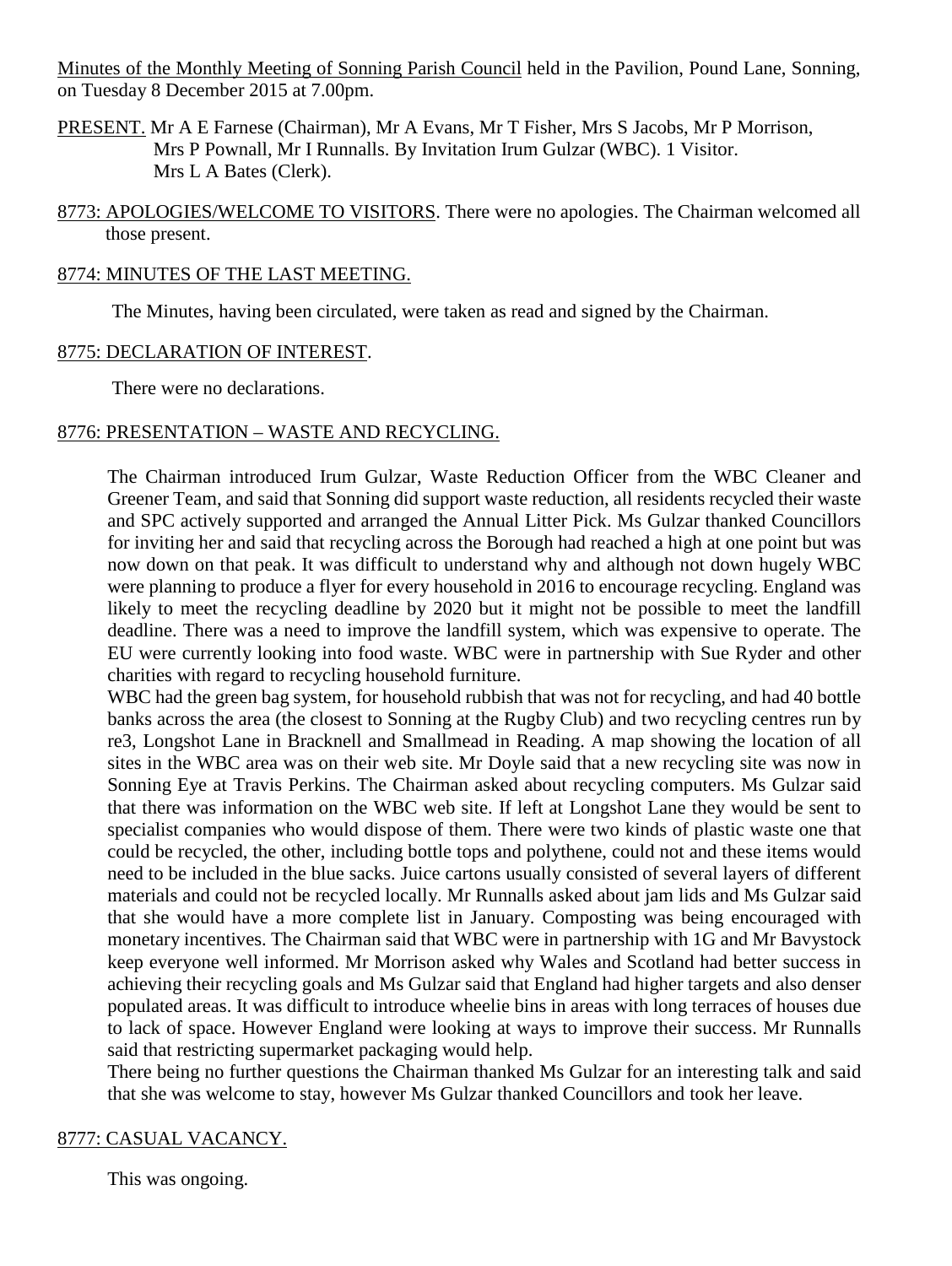## 8778: CORRESPONDENCE

Pound Lane – Replacement Street Lantern. SCC had found that the lantern on the streetlamp in Pound Lane was corroded and dangerous and had disconnected it to made it safe. A replacement lamp would cost £522.88 plus VAT. If WBC levied a charge it would cost an additional £26. Following discussion it was agreed that there was no alternative but to accept the quote as the area was now very dark and the lamp needed to be replaced as an emergency.

WBC Draft Scoping Report. The deadline for any comments was 28 December.

Free parking – WBC Area. WBC were again allowing free parking in several of their car parks across the Borough on 5/12 and 19 December. These included the Headley Road, the Crockamwell Road and Lytham Road car parks in Woodley.

WBC Lighting Scheme. Mr White from WBC was to visit Sonning to discuss the possible of buying into the WBC scheme to replace lighting within the Borough.

Request from Sonning School. The School had asked if a permanent structure could be erected in the Pound to assist with hanging the banners advertising the Christmas Fair etc. The Chairman agreed to arrange this.

No Cold Calling Signs. The Clerk would remind Mr Evans to make contact with Mr Williams in order to agree positioning of the No Cold Calling signs.

## 8779: PLANNING.

a) Report. Mr Runnalls said that WBC had allocated a new number, with the prefix '15', to some of the old applications. An appeal had been lodged for August Field/Acre Field as WBC had failed to make a decision. Unauthorised occupation of the field next to Model Farm Cottages off the A4 had been made on the previous Friday evening and work had continued over the weekend. Trees and hedges had been removed and 30 plus lorries had delivered hard core to the site. By Sunday evening most of the field had been covered with hard core and tarmac. There was a mobile home and two caravans on the site. Due to the timing, there had been no one to take calls at the WBC offices. WBC were now investigating. Mr Runnalls confirmed that in future all Planning meetings would commence at 6.30 pm.

b) CIL. Update. Having considered the draft agreement that WBC wanted all Parishes to sign up to it was agreed that there were too many unknowns at this stage and that Sonning would prefer to keep its options open and not sign the document. It would review the situation on receipt of any CIL money but would like to be kept informed of any projects in the area that were likely to affect or benefit Sonning. Mr Doyle said that Birchley would be paying £320,000 as their CIL contribution. **The following applications were on going:** South Lodge Sonning Lane (F/2014/1832): Acre Field, Charvil Lane (F/2015/0235): August Field and Acre Field Charvil Lane (F/2015/0354): The Great House at Sonning (F/2015/0283)**:** 29 Old Bath Road (150735): Reading Blue Coat School Sonning Lane (152342- F/2014/2319) split decision: Little Shire Mustard Lane (152478): Unit 1 Sonning Farm (152363): Birchley Old Bath Road (152701): 20 Old Bath Road (152751).

**The following applications had been approved**: Foxhill 21 West Drive (152218):

Old Redingensians (152743).

**The following applications had been refused**. There were no new refusals.

**The following new applications had been received**. Manor Barn Charvil Lane (153045). Single storey side extension to dwelling, enclosure of existing carport to form a garage: 47 West Drive (152543). Proposed erection of a two storey front and a single storey rear to existing dwelling: Hillside (1530800) Erection of a single storey rear extension to dwelling, demolition of existing single storey extension.

8780: CONSERVATION AREA ASSESSMENT. There was no further update.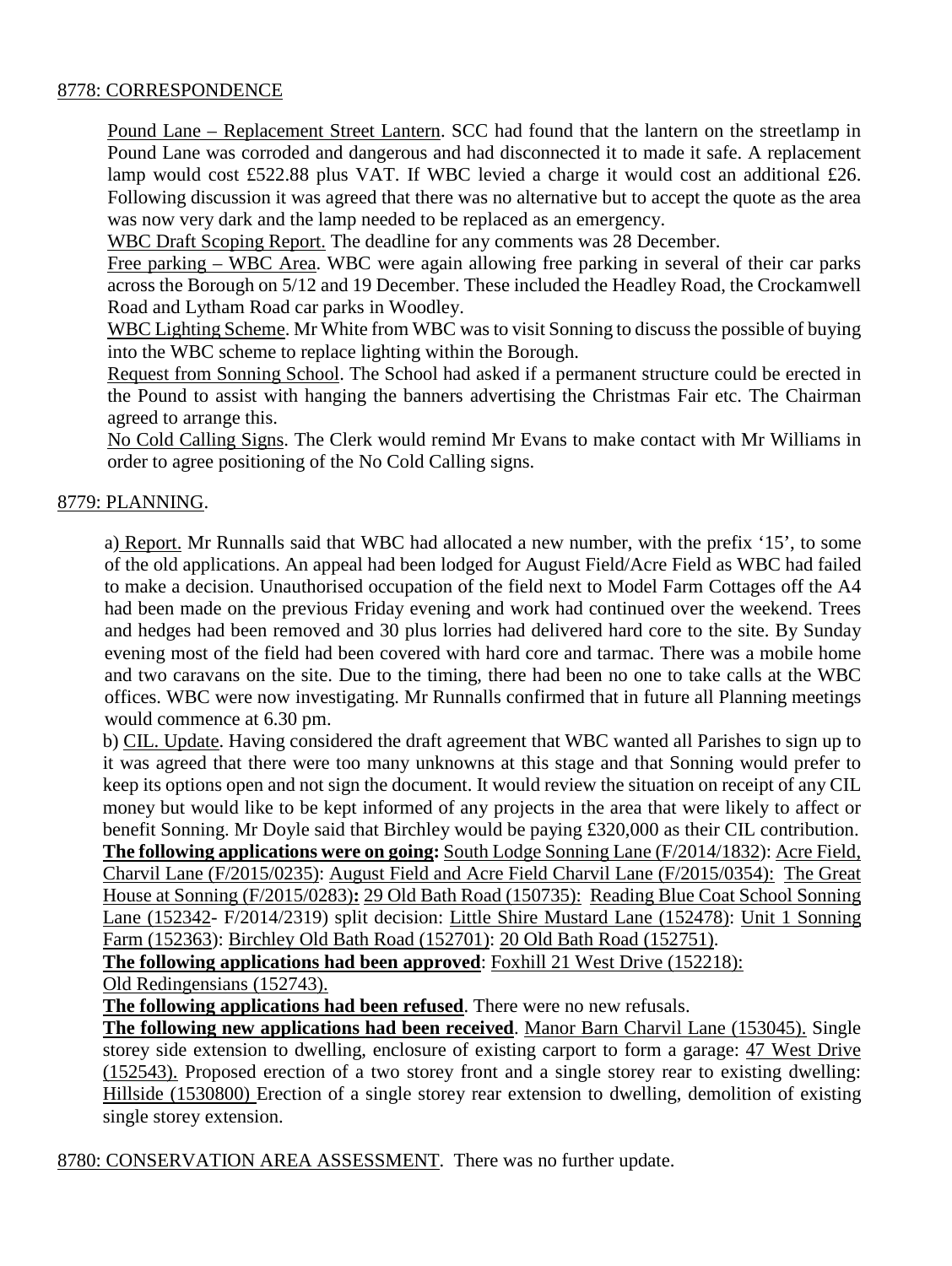## 8781: QUESTIONS FOR BOROUGH COUNCILLOR.

In the absence of Cllr Haines there were no questions.

## 8782: PARISHIONER QUESTIONS

Mr Doyle asked what work was being carried out on the Wharf. The Chairman outlined the boundary treatment agreed with the Great House (the old hedge removed ready for a metal fence with one double gate to be erected on the boundary and an 18 inch box hedge to be planted on the Wharf side of the boundary) all at the Great House expense. The flood light on the SPC land would be relocated within the Great House property and the wiring made safe. Only SPC would carry out any future maintenance work to the Wharf at their expense and instruct their own contractors. The main gate would be operated by SPC alone and only opened using the three special keys, which would not be provided for use by any other person. SPC could not deny access to Thames Water, who had a right of access to the pumping station. Permission would be granted to the Great House to use a small digger to remove the old hedge, but under the supervision of SPC. The Clerk would ask for a childproof latch to be installed on the access gate between the two properties. The Chairman said that he was aware that the Lytch gate at the Pearson Road end of the graveyard had been removed and dumped in the hedge. Mrs Jacobs had spoken to a member of the PCC but nothing had been done.

# 8783: FINANCE.

- a) Report. The report was circulated for information.
- b) 2016/17 Budget. Mr Morrison had circulated the draft budget. Following discussion Mr Morrison proposed adding 1% to the current year's budget, Mr Runnalls seconded and this was unanimously approved. The final Budget would be presented for approval, and the Precept set, at the January meeting.
- c) Payment of Accounts.

Mr Morrison proposed paying the following payments, Mr Fisher seconded and these were unanimously approved.

| Payments   |         |                     |                |         |            |            |                   |                     |                 |
|------------|---------|---------------------|----------------|---------|------------|------------|-------------------|---------------------|-----------------|
| Date       | Cha. No | Name                | Service item   | Gross   | <b>VAT</b> | <b>Net</b> | Committee         | Sub-committee       | Account         |
| 6 Nov '15  | 100223  | <b>Ouadron</b>      | Dog Bins       | 85.02   | 14.17      | 70.85      | <b>AMENITIES</b>  | Dog Bins            | <b>Barclays</b> |
| 6 Nov '15  | 100224  | Henley              | Mow Field 1    | 288.00  | 48.00      | 240.00     | <b>RECREATION</b> | Mowing              | <b>Barclays</b> |
|            |         | Landscapes          |                |         |            |            |                   |                     |                 |
| 6 Nov '15  | 100225  | <b>Berks Sports</b> | Road repairs   | 100.00  | 0.00       | 100.00     | <b>ADMIN</b>      | Misc.               | <b>Barclays</b> |
| 6 Nov '15  | 100227  | K Trimmings         | Litter $Oct +$ | 199.30  | 0.00       | 199.30     | <b>HIGHWAYS</b>   | Litter              | <b>Barclays</b> |
|            |         |                     | part Nov       |         |            |            |                   |                     |                 |
| 16 Nov '15 | 100228  | L A Bates           | Honorarium     | 2580.00 | 0.00       | 2580.00    | <b>CLERK</b>      | <b>Clerk Salary</b> | <b>Barclays</b> |
|            |         |                     | Less tax       |         |            |            | <b>SALARY</b>     |                     |                 |
| 16 Nov '15 | 100228  | L A Bates           | Telephone      | 40.00   | 0.00       | 40.00      | <b>ADMIN</b>      | <b>Print Post</b>   | <b>Barclays</b> |
|            |         |                     |                |         |            |            |                   | stationary          |                 |
| 16 Nov '15 | 100229  | Inland Rev.         | $Tax + NIC$    | 218.36  | 0.00       | 218.36     | <b>CLERKS</b>     | Tax & NIC           | <b>Barclays</b> |
|            |         |                     |                |         |            |            | <b>SALARY</b>     |                     |                 |
|            |         |                     |                | 3438.68 | 62.17      | 3376.51    |                   |                     |                 |

November

Mr Morrison said that the Sport Licences had not been reviewed for some time and asked the Clerk to put this on the February agenda for discussion.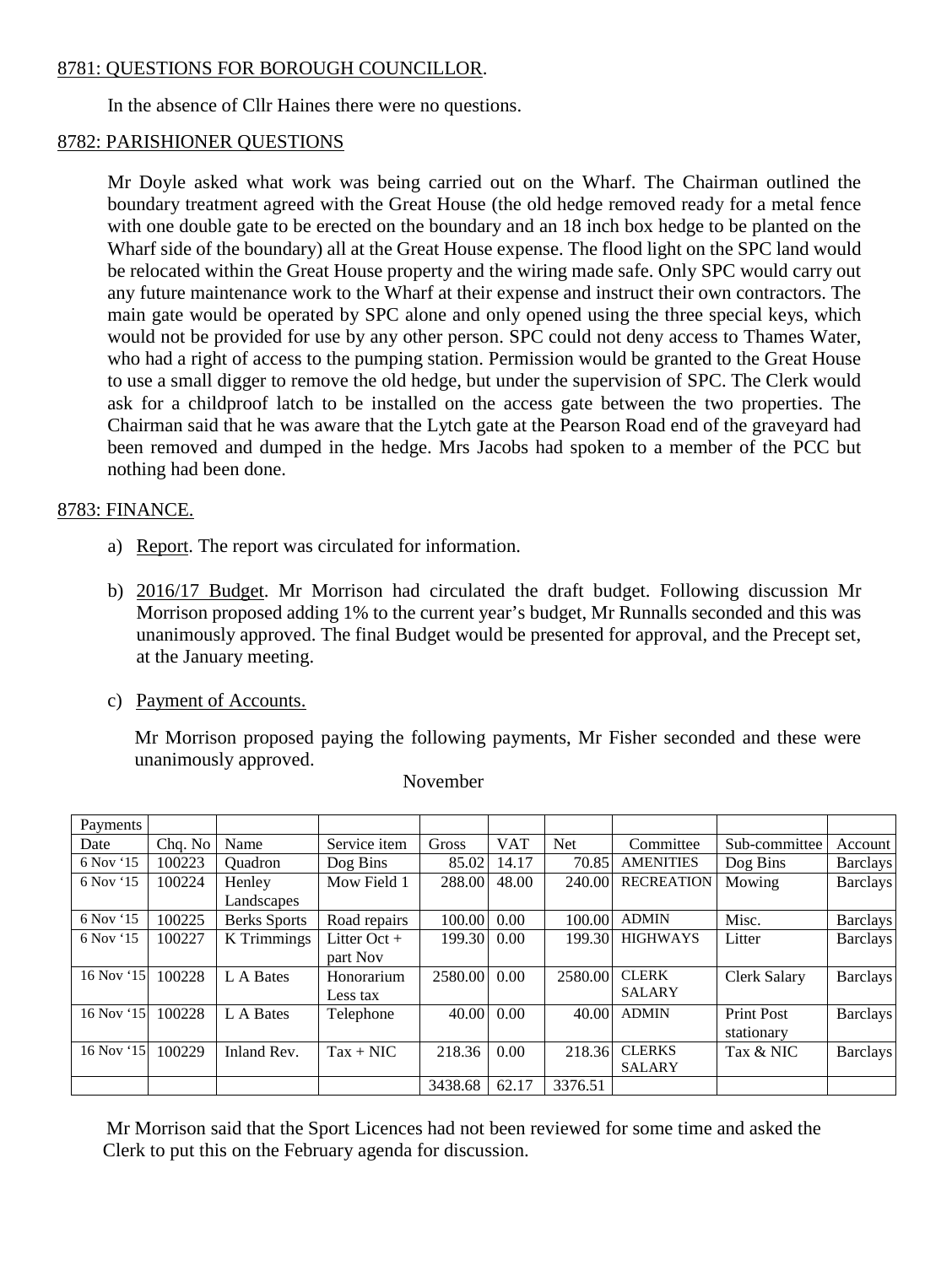## 8784: HIGHWAYS.

Mr Runnalls said that more lorries were going through the village and the Chairman said that some potholes had been repaired. It was agreed to ask Mr Evans to price illuminated speed signs, which CIL money might pay for. Mr Doyle said that the drain outside his house had been dug up.

## 8785: RECREATION AND ENVIRONMENT W.G.

- a) Safety Checks. Mrs Pownall had checked the exercise machines and the Chairman had checked the playground. Some of the play equipment would benefit from power washing.
- b) Water Drain-Off Work. The Chairman said that the Liguge Way drain had been checked and was not blocked. The ditches were blocked and needed to be cleared, a work party could do this. The Chairman said that Anne Ballard (WBC Tree Officer) had said that WBC would not cut the dangerous tree down as it was on Mr Barkers land. Following discussion the Chairman agreed to ask Ms Ballard to explain WBC's position (was this was a legal matter or due to lack of funds) before taking any further action.
- c) Pavilion Drain Works. Mrs Pownall said that this was ongoing.
- d) Quotes for the Playground. Wicksteed's had found that there was insufficient space for the large swing to be moved to the suggested position due to the proximity of the drain running down the edge of the field and had suggested moving it next to the wooden climbing frame further up the field. This was not perfect as it was a long way from the playground and close to the proposed siting for the SCC practice nets. Following discussion it was agreed to look at alternative positions before making a decision.
- e) Quote for Wharf Works. There was no further update.
- f) SCC Net proposals. The Chairman said that SLTC had no objection to the proposal but had asked about the noise likely to be generated by 80 youths using the nets. The Chairman said that he was concerned that the position was so far from the facilities at the pavilion and planning permission was required. There were some concerns that the field was being used more and more for cricket to the exclusion of other sports/activities. Mr Runnalls said that the field was dedicated to Sport for All and shared these concerns, perhaps there was a case to limit the expansion of both cricket and football use of the field. On road parking was becoming more and more of a problem associated with the increased use of the field. Mr Fisher suggested that a policy was required and Mr Runnalls said that it had to be recognised that Sonning was a limited facility. Mr Morrison asked if not cricket, what other sport would replace it. Mr Runnalls said that Sport for All meant all sport including small non club activities. Mrs Pownall asked if SCC had indicated what effect it would have if they were not given permission to install the two new practice nets, it was confirmed that this had not been stated. Mr Fisher said that he was not happy about the amount of concrete and Mr Morrison asked what SCC's vision was for their future. The Chairman said that he would like to meet up with SCC, SFC and CFC to discuss their vision for the future to make sure that SPC supported all sports and that the field remained open to all sport. It was agreed that no answer could be given to SCC until the future of the field had been fully discussed and SPC could adopt a policy for the future management of the field.

## 8786: NEWSLETTER.

Mrs Pownall was completing the final details and the newsletter should be ready for distribution before Christmas.

## 8787: TECHNICAL SERVICES.

Safety Checks. The Chairman had carried out the safety checks and there was nothing to report.